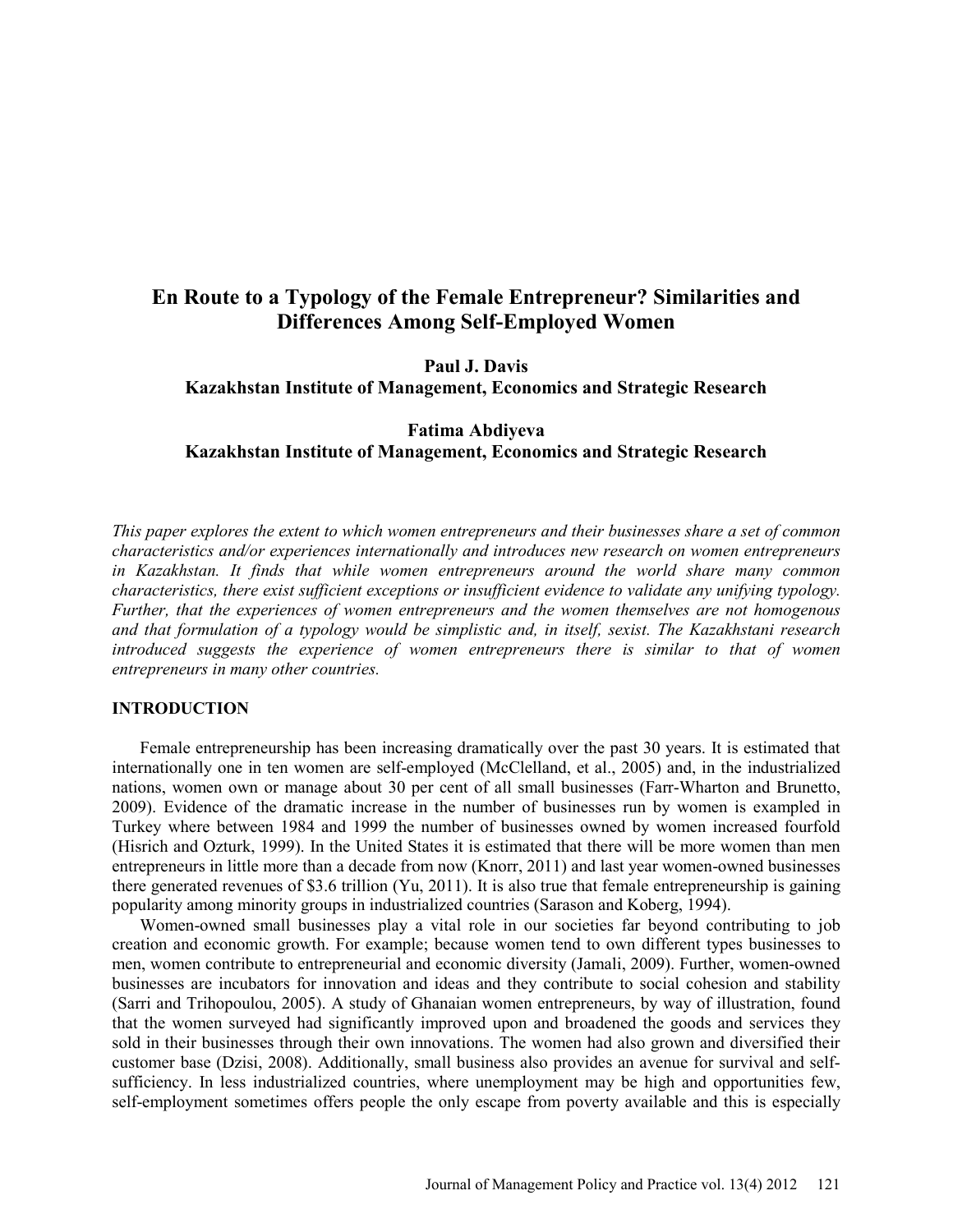the case for women (Malach-Pines *et al.,* 2010). Indeed, in developing nations many women turn to small scale food production not just to derive an income but as the only apparent means of survival. To highlight the extent of this endeavour it has been found that women produce 80 per cent of all the food grown in Uganda (Snyder, 2003) and a similar proportion throughout the rest of Africa (Yu, 2011).

### **LITERATURE REVIEW**

### **Business Size**

The research strongly indicates that women are mostly confined to running very small enterprises; many of them microenterprises. Alam *et al* (2011) for example, found the majority of women business owners in Malaysia had small businesses with few employees. In Jordan, it was found that 75 per cent of women-owned businesses were based in the home and 66 per cent were microenterprises of less than 10 employees (Al-Alak and Al-Haddad, 2010). Similarly, a six country African study found that women entrepreneurs in Botswana, Kenya, Lesotho, Malawi, Swaziland and Zimbabwe are predominantly operating microbusinesses. On average two-thirds of the surveyed businesses women operated were sole trading enterprises (Ndemo and Maina, 2007). The evidence is that this is phenomenon is not restricted to developing or less industrialized countries. In Norway, for example, a review of women-owned businesses during the 1990s presented findings that showed women overwhelmingly operate very small businesses (Spilling and Berg, 2000). Women-owned businesses are also small in terms of annual turnover. A study of women owned businesses in the United States found almost half had annual revenues of less than \$1 million (Bledsoe and Oatsvall, 2010). In Norway, during the period 1990-1999 it was found that women-owned businesses were economically marginal for the most part and that selfemployed women were themselves economically poor relative to self-employed men. (Spilling and Berg, 2000).

Exactly why women tend to run businesses with very few employees is contestable. The literature is divided on whether women consciously choose not to grow their businesses or whether growth is seldom an option because of the type of businesses women generally seem to operate. In India, by way of example, it has been found women choose not to grow their businesses because they feel the demands of a bigger business will compromise family harmony and relationships (Mitra, 2002). However, other studies have concluded that women mostly operate businesses that are non-scalable and so low-growth (Tan, 2008).

A British study observed that women tend to run businesses with limited growth potential. However, those businesses that were growth-oriented were hindered by a range of factors such as inability to secure credit, inadequate childcare facilities, and inexperience (Roomi et al., 2009). Women entrepreneurs in some African countries have their business growth hindered by dependence on their spouse. The husband controls the family resources and is pivotal in any decision making and this compromises a woman's freedom to decide what is best for her business (Ndemo and Maina, 2007).

#### **Nature of Business**

In many cases women do not have free choice about the type of businesses they start. Because women have less social capital than men, including networks, education, influence and prior experience, they have fewer self-employment options. Jamali (2009) explains this restricts both the type of businesses women can operate and their growth potential. On the point of networks, Naser *et al* (2009) and Gonzalez-Alvarez and Solis Rodriguez (2011) explain that women's networks are comprised largely of close family and friends and are of limited use to their businesses and spotting business opportunities. In the United States, however, there is evidence that the types of businesses women are running are becoming more diverse. For example, there is growth in the number of women running construction, manufacturing and transportation firms (Knorr, 2011). It should be noted that this appears to be an exception to the trend globally. Indeed, it is to some extent contradicted by a recent US study of women entrepreneurs which found 90.9 per cent of those American businesswomen surveyed operated businesses in the service and retail industries (Bledsoe and Oatsvall, 2010).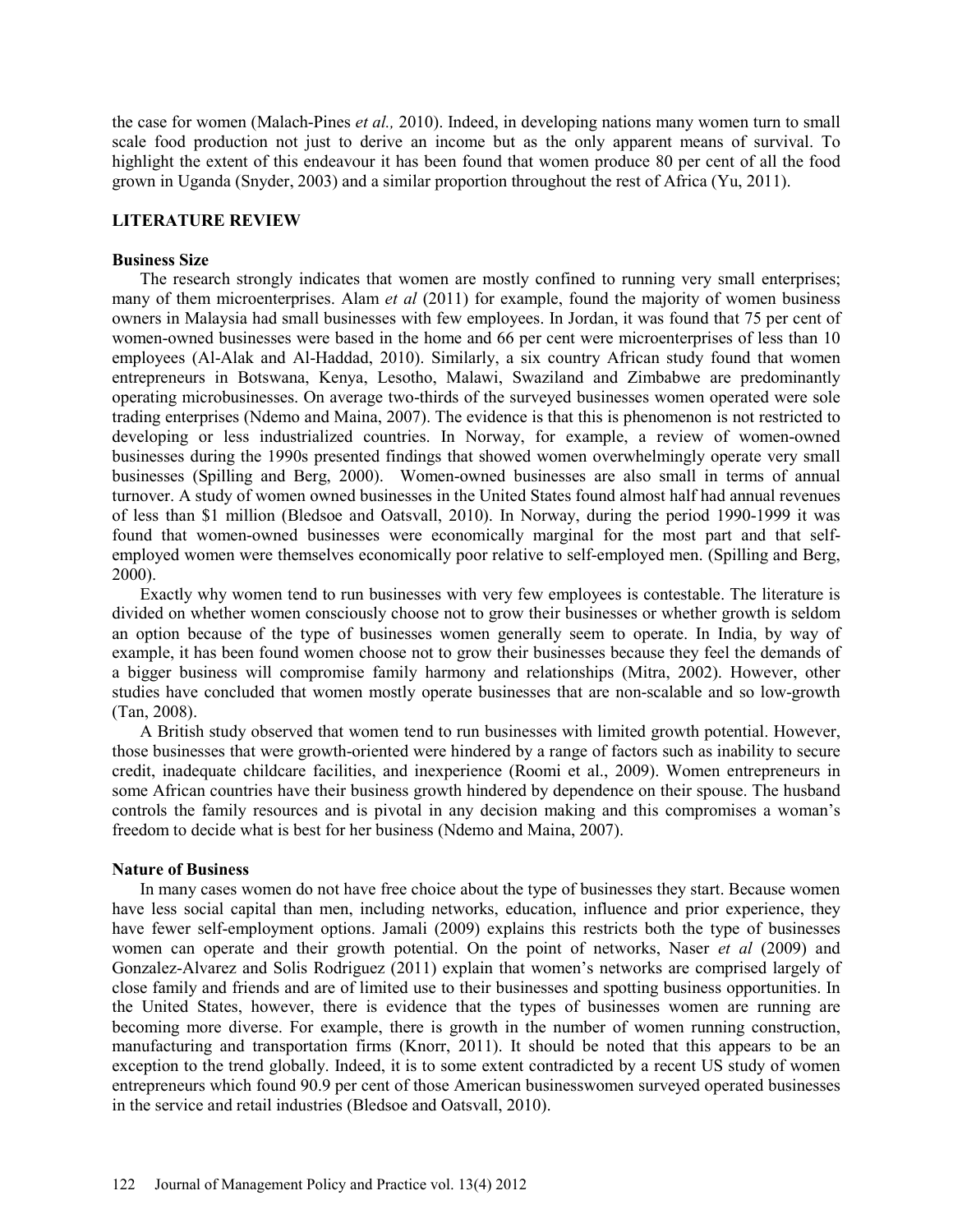Weeks (2009) found in a study of businesswomen in Lebanon, United Arab Emirates, Tunisia and Jordan that most women operated a business in personal services, retail or non-durable manufacturing. Lituchy and Reavley (2004) found the same in Poland and the Czech Republic. However, in contrast with nearly all other studies, Weeks discovered nearly half of the women were trading across borders, the businesses had a lot of employees and most businesses were growth focused.

In Jordan a study found 60 per cent of women-owned businesses were either in delivering personal services or non-durable manufacturing (Al-Alak and Al-Haddad, 2010). In Poland too, women's business have been found to be concentrated in sales, services and human resources (Zapalska, 1997) while in Uganda women entrepreneurs are mostly involved in handicrafts, textiles and clothing and small-scale farming (Snyder, 2003). The difference between men and women entrepreneurial ventures in terms of industry type is evidenced in a Swedish study which found men far more involved in construction and manufacturing firms while women were running businesses in retail, sales and healthcare (Tillmar, 2007).

The gender gap between male and female entrepreneurs can also be observed in the setting of small businesses. A study in Iowa of regional and rural small businesses found that men-owned businesses are more successful in both rural and urban settings and that the success gap between men and women owned businesses was even more pronounced urban settings (Bird and Sapp, 2004). The authors identify many factors which contribute to the phenomena including finance and networks which are discussed in more detail at other points in this paper.

#### **Financing**

Financing, specifically the ability to secure credit, is imperative for the majority of people who wish to launch their own business. This is especially true for people in less industrialized or developing economies. The National Entrepreneurship Development Fund in Tanzania, for example, provides the only source of legitimate credit for the majority of Tanzanians who have either insufficient or no assets against which they can secure a bank loan. The Fund lends to start-up and established small businesses and has documented a very significant increase in productivity of small businesses that have gained access to credit through the Fund (Kuzilwa, 2005). This provides evidence of the link between financing and business activity which might be the difference between survival and bankruptcy; financial loss or profitability.

A recent survey of Malaysian businesswomen found that 69 per cent had started their business with bank financing; 29 per cent had begun with family loans and 2 per cent had borrowed from friends (Alam *et al.,* 2011). The Malaysian survey is interesting in that it stands apart from most of the research. The experience of most women entrepreneurs is that attaining finance from banks is very difficult. Gatewood *et. al.* (2008) note that even seasoned and well educated women entrepreneurs, with proven success, find it difficult to attract finance. A study in Lebanon found most women entrepreneurs have no option but personal and family savings to finance their business ventures (Jamali, 2009) and in Ethiopia finance has been noted as the major challenge facing would-be female entrepreneurs (Singh and Belwal, 2008). A similar finding was reported following a study of women entrepreneurs in Indonesia (Tambunan, 2009). In an Australian survey it was discovered only 24 per cent of women access bank finance to begin their business while 67 per cent use their own savings. Where formal finance is available it can make a big difference to women and their businesses. In South East Asia for instance, 35 per cent of self-employed women escape poverty when they get a microfinance loan and they then go on to grow their business (Jani and Pedroni, 1997).

Not all women entrepreneurs have interpreted a difficulty getting finance as discrimination. In France businesswomen according to one survey felt they had been denied financing by banks because of their youth and inexperience (Orhan, 2001). In Oman and Bahrain a study found women entrepreneurs preferred to use their own savings than take a bank loan because they wished to avoid incurring debt (Dechant and Al-Lamky, 2005). However, the World Bank has stated very recently that women are less able to secure finance for their businesses than men in developing and emerging countries. One reason given is the lack of personal collateral and land title against which they could secure a loan (World Bank, 2011). This is supported by Weeks (2009) who found in the Middle East and North Africa that three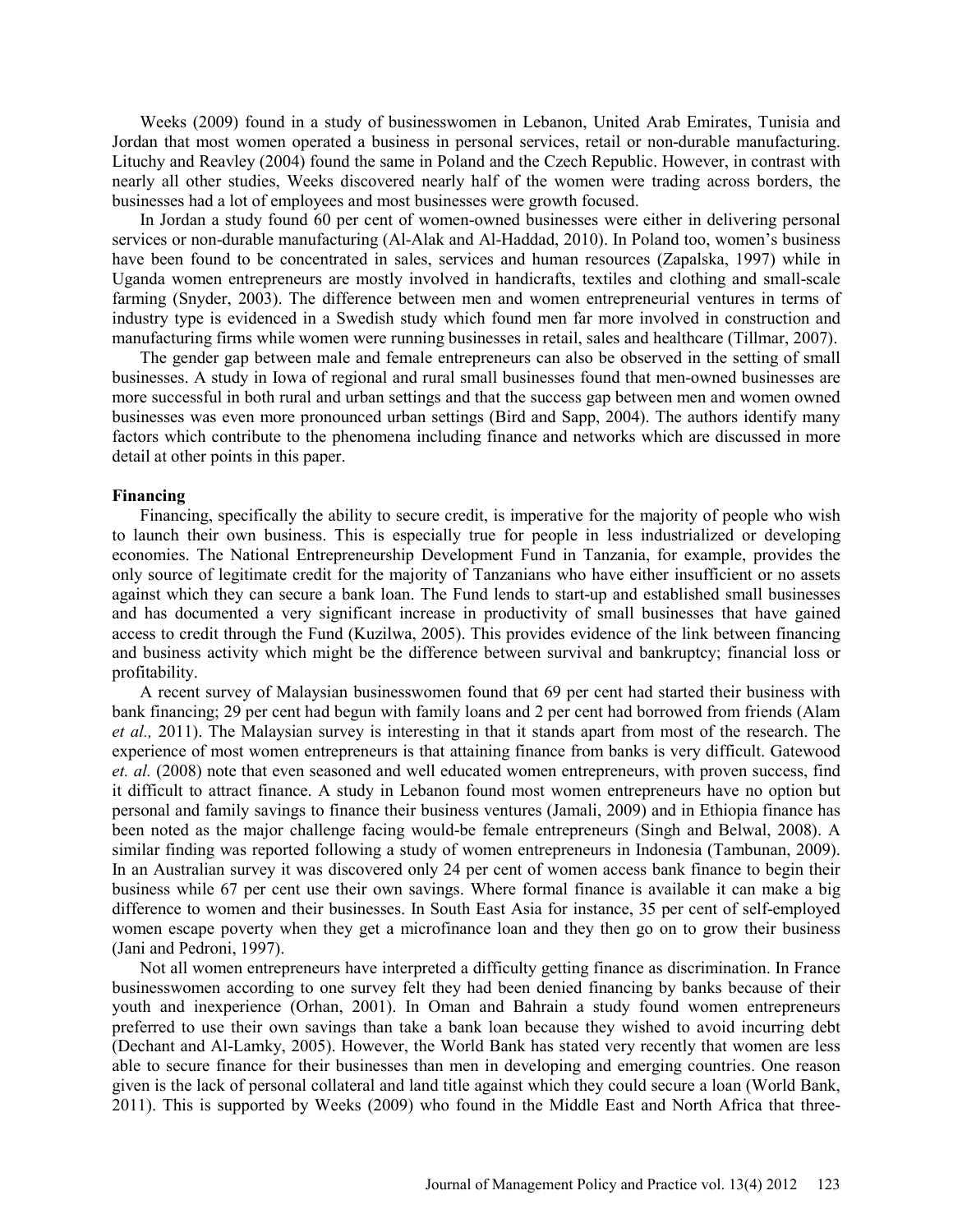quarters of female entrepreneurs who applied for bank financing did not receive it. They were left to finance their ventures using personal savings and family loans. Further, in Uganda, only 7 per cent of women own land under their own names (Snyder, 2003).

In Industrialized countries too, evidence supports the financial discrimination against women entrepreneurs. A New Zealand study (de Bruin and Flint-Hartle, 2005) found that women only received about 5 per cent of the estimated venture capital pool of \$73 billion. The study found inadvertent discrimination in the marketing of available finance which was said to be designed by men with men in mind. The websites, as an example, lacked any stories of women-owned businesses.

#### **Education**

The literature on education levels among female entrepreneurs indicates that women business owners are very well educated generally. As many of the examples that follow indicate, women entrepreneurs have higher levels of education than women in general society (Naser *et al.,* 2009). For example; Lee (1999) found among a survey of businesswomen in Singapore that 57.2 per cent had post-secondary education while a survey of female employees found that more than 50 per cent had a secondary school education or lower only. However, while it is largely true that female entrepreneurs tend to be very well educated, there are several exceptions to this. For example, a study in Malaysia found that 70 per cent of women entrepreneurs had less than an undergraduate degree (Alam *et al.,* 2011) while in Ghana a study observed that 60 per cent of women business owners had a primary level education only (Dzisi, 2008).

Most studies, however, do conclude that women entrepreneurs are very well educated. For example; a study of 25 Omani women entrepreneurs found that 21 had a post-secondary qualification (McElwee and Al-Riyami, 2003). Another study in the same region that looked at Middle East and North African businesswomen found that 91 per cent of the women surveyed had post-secondary qualifications (Weeks, 2009). Similarly, a study of Czech and Polish businesswomen found 78.5 per cent had either university degrees or post-secondary vocational training (Lituchy and Reavley, 2004). French women entrepreneurs, according to one study, are very well educated with many having business degrees (Orhan, 2001). In Turkey a survey found 70 per cent of women entrepreneurs had a minimum of an undergraduate degree (Hisrich and Ozturk, 1999).

Other research concurs: a study of women entrepreneurs in Bahrain and Oman found all of the women had undergraduate degrees (Dechant and Al-Lamky, 2005) while in Uganda 82 per cent of women entrepreneurs in one study were found to have post-secondary qualifications (Snyder, 2003). A study of 449 women entrepreneurs in the United Arab Emirates discovered that 95.6 per cent had some kind of post-secondary qualification (Naser et al., 2009).

#### **Motivations**

Gray (2002) has argued that the primary drive behind entrepreneurship, independence, is similar for men and women and that financial gain is almost always less important. This is contradicted by a study of Singaporean businesswomen which found that those surveyed did not express a need for autonomy or independence as being a motivation for becoming self-employed (Lee, 1999). Further, most studies find a difference between men and women on business motivations. Still and Walker (2006) argue men are more likely to be pulled towards entrepreneurship and women are more likely to be pushed. However a study of women entrepreneurs in Bahrain and Oman found the women were almost exclusively pulled towards self-employment (Dechant and Al-Lamky, 2005). In Greece, according to Sarri and Trihopoulou (2005) women became entrepreneurs mostly due to 'pull factors' such as a search for fulfillment; desire to be creative and for independence and autonomy. A similar finding was noted in a UK study of migrant businesswomen from Asia. These women claimed they started their own businesses to have a meaningful purpose in life; to fill a lot of free time and to challenge themselves (Dhaliwal, 2000).

A French study, however, found women became self-employed for a mix of 'push' and 'pull' factors. These women took up entrepreneurship partially due to lack of enticing alternatives and partially due to opportunity. Quite a few women in the study became entrepreneurs because they inherited family businesses or were influenced by self-employed relatives (Orhan and Scott, 2001). Contrary to the Greek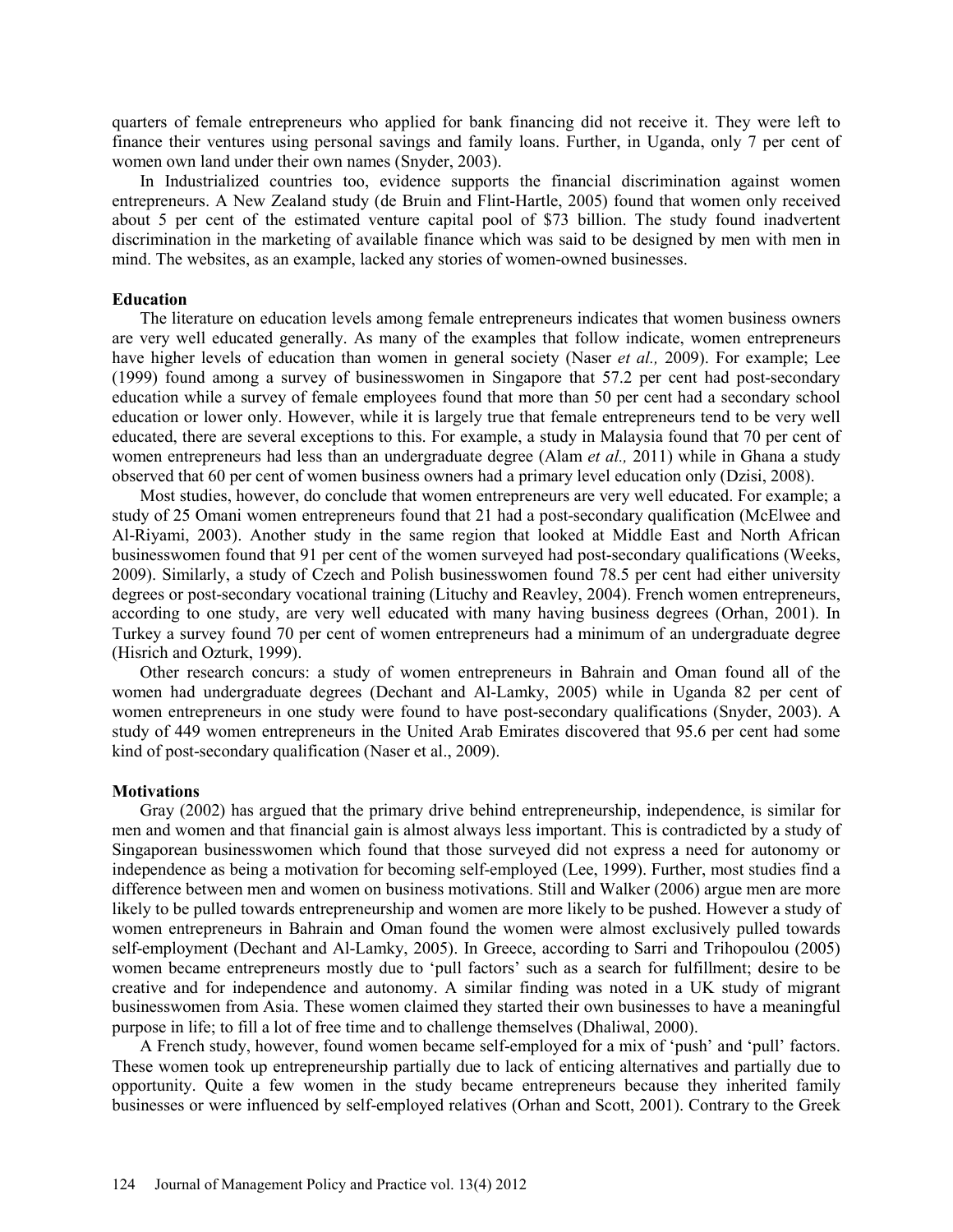and UK studies, Zapalska (1997) found women in Poland became entrepreneurs because of 'push' factors. Mostly, they were disaffected with government jobs. In Lebanon too, women have been found to take up self-employment out of frustration and lack of other opportunities (Jamali, 2009).

Malach-Pines, *et al* (2010) have said that women in developed countries are generally 'pulled' towards entrepreneurship while women in developing countries are generally 'pushed' towards entrepreneurship. However, for the most part, women seem to be pushed or compelled to work for themselves far more than pulled towards self-employment. This is especially true in countries with higher levels of poverty and less developed industry. It is also true in countries known to conflict. A study of Tamil women entrepreneurs in Sri Lanka, for example, found many women were forced into selfemployment because they had lost their husbands in the war there (Ayadurai and Sohail, 2006). A further example is Russia where, after the collapse of the Soviet Union, unemployment, especially for women, soared. This drove many women into self-employment as there were no alternatives (Izyumov and Razumnova, 2000). However, in industrialized and prosperous nations, such as Australia, entrepreneurial activity has still been found to have its genesis in compulsion rather than attraction (Wood and Davidson, 2011).

There is also some evidence that the nature of the business women launch has a relation to their business motivations. One study found that women entrepreneurs who entered masculine industries were more driven by wealth generation than those women who started businesses in more traditionally feminine fields (Sappleton, 2009). Most research on these issues has been insufficiently sophisticated according to Rosa *et. al.* (1994) and the gender differences that can be observed are far more complex than often reported.

#### **Barriers**

Women not only must overcome a disparate range of barriers as entrepreneurs but must struggle first to become an entrepreneur at all. In China, for example, women account for just 14 per cent of entrepreneurs (Yu, 2011) while in Jordan women comprise just 3.9 per cent of the country's selfemployed (Al-Alak and Al-Haddad, 2010). In Lebanon twice as many men are entrepreneurs than are women (Jamali, 2009). Throughout the Middle East and North Africa only 13 per cent of businesses are owned by women. In Cyprus the percentage is 12 per cent; it is 5 per cent in Israel and just 1.5 per cent in Malta (Nearchou-Ellinas and Kountouris, 2004). The statistics are a little more encouraging in fully industrialized, western countries but even there women account for a far smaller percentage of business owners than they do for a percentage of the population as a whole. In Norway and most western European countries women account for about 25 per cent of small business owners (Spilling and Berg, 2005). Indeed, a UK study has criticized the assertion that women can simply overcome social exclusion by taking up entrepreneurship. In fact, the study argues, the socially excluded are poorly positioned to launch their own businesses because they lack the finance, resources and often education necessary (Marlow, 2006). Getting into business for yourself if you are a woman is clearly a barrier in itself.

The barriers women entrepreneurs face include unique barriers specific to the social, political, legal, religious and cultural environments in which they live and common barriers which appear to exist irrespective of their environment. Black women entrepreneurs in South Africa, for example, face the unique barriers that remain as a legacy of apartheid such as exclusion from authority, entrenched racism and inferior quality of life to white South Africans (Kwesiga, 2008). Extreme levels of HIV/AIDS and poverty are also barriers for black women business owners in South Africa (Al-Alak and Al-Haddad, 2010). Endemic and rampant corruption is also a major obstacle to small business operation in some countries such as Ethiopia (Singh and Belwal, 2008); Russia (Izyumov and Razumnova, 2000) and Kazakhstan (Can, 2003).

However, the discrimination and prejudice women experience by virtue of being women and being business owners is common to most societies according to the literature. Professional women who are driven away from the corporate world to escape the artificial 'glass ceiling' limitations imposed on their careers, for example, are found the world over (Nixdorff and Rosch, 2010; Northouse, 2010; Nahavandi, 2009). According to Knorr (2011) these women seek self-employment because the corporate world offers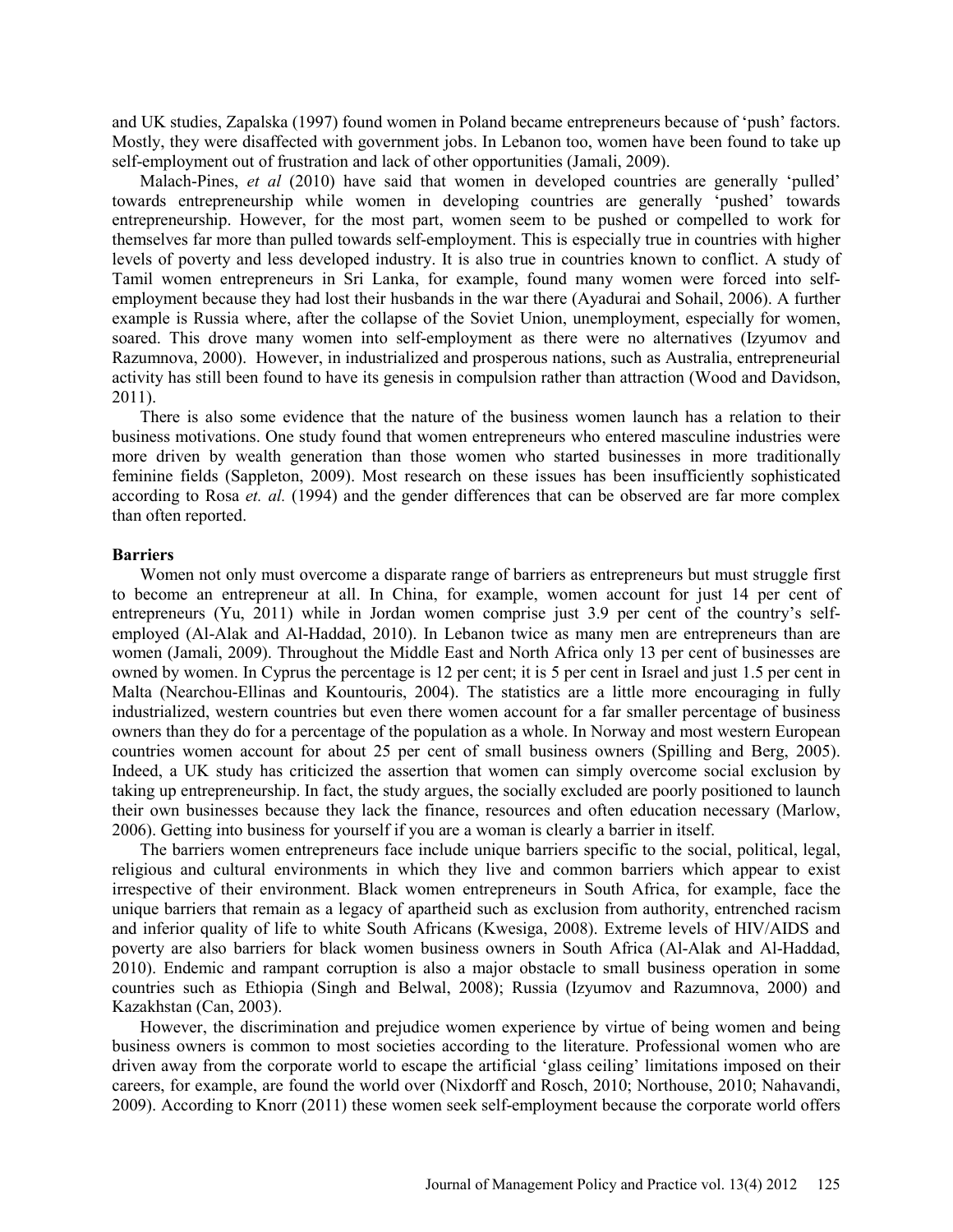them less pay, fewer promotion opportunities and fewer professional development options than it does men. Entrepreneurship may appear a way out, but, in most cases, the discrimination and prejudice continue. In Kazakhstan, for example, women in one survey said that the prejudice that held women back in corporations was symptomatic of a wider, societal subjugation of women that permeated all aspects of life for them (Low, 2007).

The suppression of women by patriarchal norms and masculine cultures is a common theme in women entrepreneurship. It presents barriers in different forms. In Kenya, for example, sexual stereotyping of women is claimed to be sustained by government policies and male family members who strongly influence the work choices of women (Ndemo and Maina, 2007). The situation is more even more dire in Cameroon where husbands are permitted under law to stop women's business activities if they consider those activities detrimental to family life (Treacy, 2003). Business women in South East Asia, meanwhile, claim to have little control over income they generate and see much of this money spent on gambling and alcohol by their spouses. It prevents them from investing in their businesses (Jani and Pedroni, 1997).

Discrimination and societal stereotyping of women entrepreneurs is not restricted to the less industrialized world. In a UK study of women business owners half the respondents reported experiencing prejudice and discrimination owing to their gender (Davidson et al., 2010). In Hungary women entrepreneurs cited, in addition to sexism and prejudice, family responsibilities, obtaining credit and low personal collateral as challenges they regularly faced (Hisrich and Fulop, 1994). Again, in Sweden, women entrepreneurs recounted sexist attitudes and stereotyping directed against them and the kind of businesses they run. One account was of a woman who said men did not consider her a real businessperson because she ran a hairdressing salon (Tillmar, 2007).

However, not all women entrepreneurs experience spousal and family conflict. In India, Das (1999) found that women experienced very few such difficulties. One reason given for this was the high value placed upon mutual support within the family. Often the extended family live together in one household where inter-dependence is not merely a cultural norm but an economic necessity.

Another barrier that women entrepreneurs encounter is restrictions and prohibitions of their religion. Several studies have highlighted the challenge Islam poses businesswomen in some societies such as the United Arab Emirates (Naser, *et al.,* 2009) and Saudi Arabia (Al-Alak and Al-Haddad, 2010). It has been argued that conservative Islam as practiced in some Middle East countries limits women's ability to be self-employed and the nature of the businesses they can run. Religious rules around freedom of movement, freedom of association and deferment to male relatives (McIntosh and Islam, 2010) places considerable restrictions on women entrepreneurs. This is especially true for women who would need to travel away from home as part of their business. In Saudi Arabia women are prevented from driving and moving around un-chaperoned by a male relative. It is self-evident that such a circumstance inhibits the freedom required to operate a range of different kinds of business.

It should be noted that barriers to small business creation, development and survival and not exclusively encountered by women. Yusuf (1998) found in a study of six South Pacific countries that men and women face significant challenges in accessing technology, raising capital, skilling themselves, connecting with helpful support networks and overcoming poor infrastructure. However, the evidence is that women do face some unique barriers and that, overall, women disproportionately encounter barriers as they embark on and pursue self-employment.

#### **Propensity for Risk Taking**

The literature has a tendency to portray women entrepreneurs as more risk averse than their male counterparts. A notable exception has been reported in China (Tan, 2008) where women entrepreneurs in hi-tech industries were observed to take more risks than men. This was noted to be particularly true in relation to financial gain and building competitive advantage. Propensity for risk is clouded by the perceptions of third parties to some degree. Brindley (2005) claims that it is the banks that perceive women as less entrepreneurial than men and therefore banks evaluate women as more averse to risk taking. This in turn influences the ability of women entrepreneurs to gain credit. Maxfield *et al.,* (2010)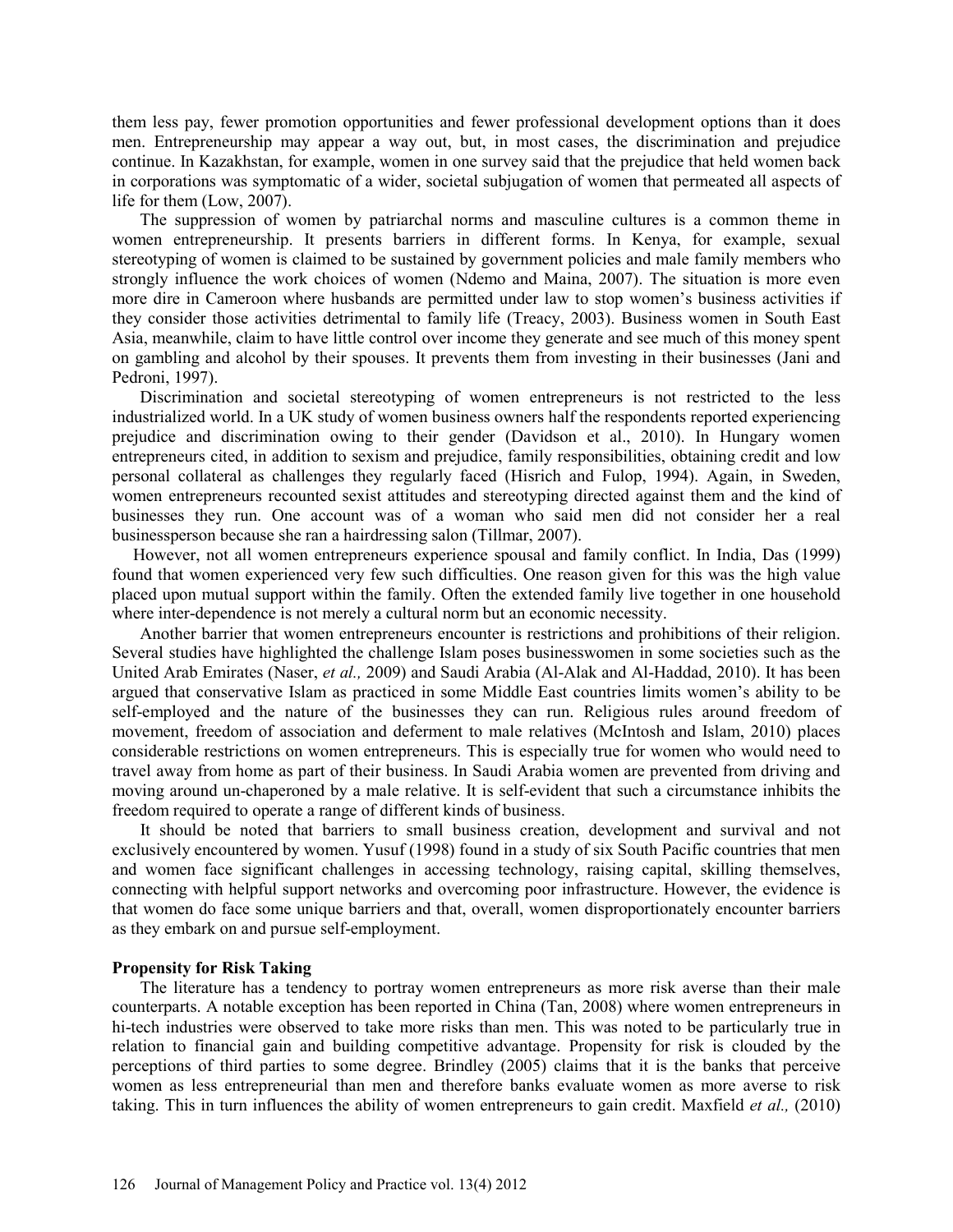found there to be no difference between women and men entrepreneurs in terms of taking business risks. Further; women's motivations for taking risks in business are the same as those for men. The authors also found that there was not a particularly female business decision making process.

#### **Leadership Style**

Women entrepreneurs have largely been found to have a people-centric leadership style. Nixdorff and Rosch (2010), for example, found American female business owners involved their employees in decision making whereas male business owners tended not to. Also in America, Buttner (2001) discovered women entrepreneurs prioritize good will, relationships, empowerment and a sense of team in their businesses. Yu (2011) found Chinese women business owners take a consultative approach to leading their businesses. Rather than making important decisions alone, they are more likely to consult with senior employees. This has been described as a preference for maintaining harmony in the business among all employees by developing positive and cooperative relationships (Orhan, 2001).

Women entrepreneurs have also been said to work hard to build trust in their businesses by finding ways to involve employees in achieving business outcomes. Women work in greater collaboration with their employees; sharing responsibilities and seeking greater input. An Israeli study of female business owners (Dafna, 2008) characterized the owners as people-oriented rather than profit-oriented. That at the center of the business' success is its people.

Women have also been described as transformational in their business leadership style (Tibus, 2010; Buttner, 2001) rather than transactional. Women lead in a way that transforms both their lives and their employees' through the ways in which they lead people. Women tend towards a participative, shared decision making model of leadership and this appears to distinguish them from their male counterparts based upon available research. An Australian study (Kotey and Sheridan, 2001) of the practice of human resource management in small business found few differences between the way men and women tend to manage people; both tend to be informal and quite flexible. However, the differences that did emerge support the above studies. The study concluded that women are likely to lead in somewhat more personable ways because of the industries in which they operate businesses: personal services; hospitality; retail. The point is an important one: women do not inherently lead differently to men but adopt their people-management style to reflect the nature, context and dynamics of the business itself.

#### **Professional Development**

The literature strongly supports the assertion that women entrepreneurs lack access to business related training and professional development. In Cyprus, 64 per cent of female entrepreneurs said they had never attended a business related seminar or workshop (Nearchou-Ellinas and Kountouris, 2004). Furthermore, it has been noted that strong business skills are a critical factor for the success of women entrepreneurs (Naser et al., 2009). Weeks (2009) found in the Middle East and North Africa that women entrepreneurs were in need of financial management training and technical training in particular. In Nigeria a study concluded that women business owners were in need of business skills training, professional mentoring and learning networks (Riddle and Boyede, 2003). Also in Africa, women entrepreneurs in Ethiopia were found to have significant knowledge gaps in key business skill areas that hindered their businesses (Singh and Belwal, 2008). Similarly, in Cameroon, training and professional network building were found to be particular needs for women entrepreneurs (Treacy, 2003).

A study of self-employed women in Ghana found just 8 per cent had any vocational training despite nearly all the women working in businesses for which vocational training would be considered extremely important (Dzisi, 2008). Vocational training is a particular need for women entrepreneurs, especially in less industrialized countries where dress making, textiles, food retailing and handicrafts are common avenues for self-employment. Like business skills training, there is a shortage of vocational skills training for women entrepreneurs. In Oman, it is claimed that vocational training for women is essentially nonexistent (McElwee and Al-Riyami, 2003). Similarly, in Zimbabwe, research indicates women entrepreneurs had to launch their businesses with no training at all and had to learn everything on the job (Mboko and Smith-Hunter, 2007).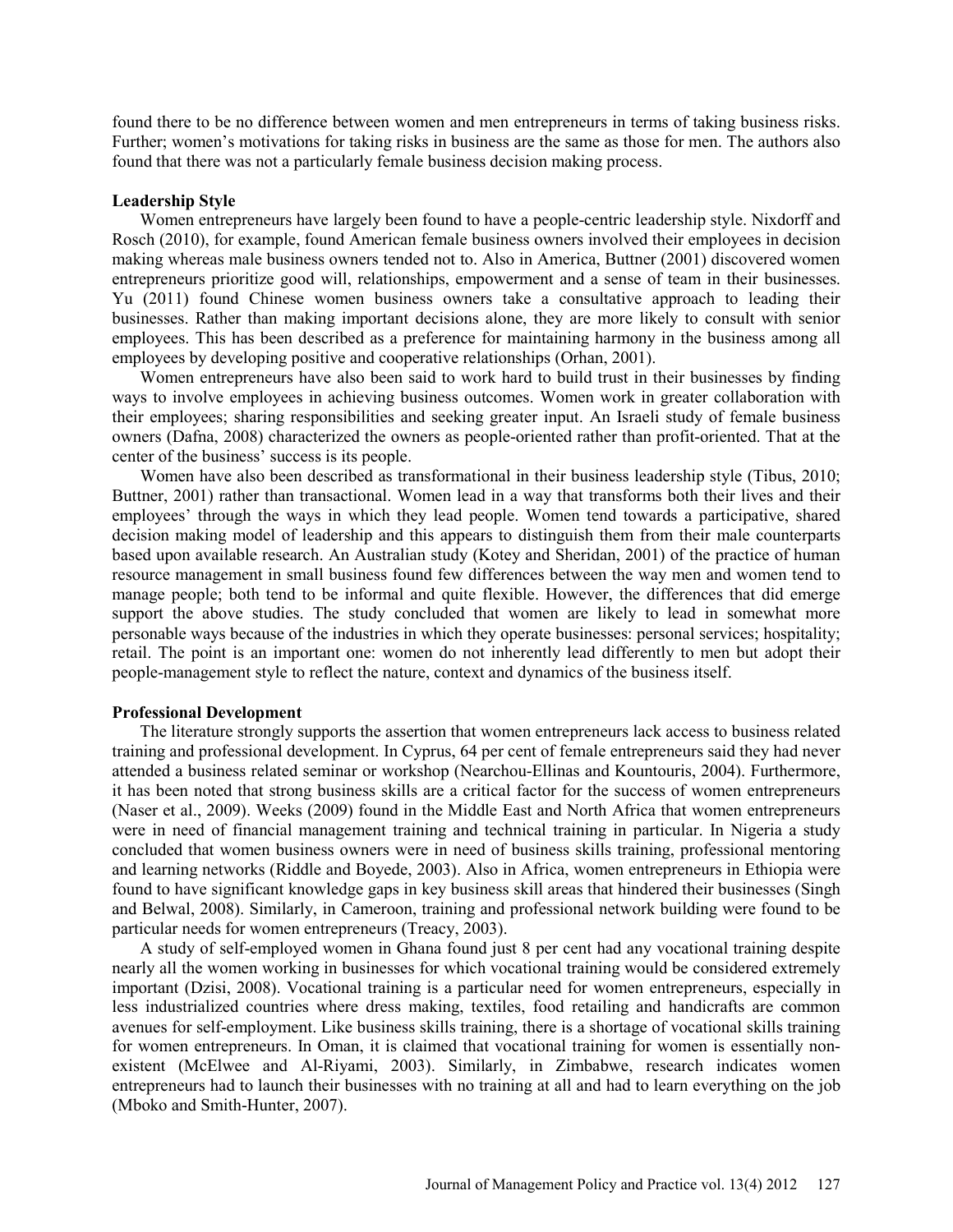Outside of Africa the dearth of business training has been given as problem in Hungary (Hisrich and Fulop, 1994); Britain (Roomi *et al.,* 2009) and Indonesia (Tambunan, 2009). A trial entrepreneurship training program for women in Russia concluded that there are many willing and capable Russian women ready to become entrepreneurs but that sufficient training is not available to enable them to realize selfemployment (Izyumov and Razumnova, 2000).

#### **Support and Assistance**

Professional and personal networks have been found to be integral to the success of small businesses (Loscocco, *et. al.,* 2009; Davis, *et. al.,* 2006). Networks create opportunities for small business owners but they also compensate for the lack of social contact that many small business owners experience and that employees enjoy by virtue of working for a company. Yet women fare poorly when it comes to building and accessing useful networks that serve to meet their needs and interests as small business operators. Not only is there a lack of support for women business owners at the initiative of governments, in some cases government has been found to thwart small business development. Examples include business infrastructure and government policy (Al-Alak and Al-Haddad, 2010) that make it harder for women to conduct business rather than easier. Even where government is not actively detrimental to women entrepreneurs there is often limited active support such as in Ethiopia (Singh and Belwal, 2008). In Cameroon, too, there are no professional organizations to assist women entrepreneurs yet such organizations do exist for men (Treacy, 2003). Women entrepreneurs in Britain have cited that a lack of business support and development agencies serve to restrict business growth (Roomi *et al.,* 2009) while in Oman, Arab businesswomen rarely seek help from the business associations that do exist because they are organized for and by men. The male entrepreneurs are said to network among themselves and exclude women. In the absence of a formal networking opportunity, the women entrepreneurs tend not to network at all (Dechant and Al-Lamky, 2005). This significantly inhibits the growth and development potential of women-owned businesses but also isolates them from helpful knowledge and advice which might save the women time and money by learning from the experiences of self-employed men.

There are examples of women entrepreneurs receiving support to help them in business. Indian women entrepreneurs, for example, have organized themselves and established the Self-Employed Women's Association (SEWA). This organization supports women business owners and advocates for their interests. For example, the organization lobbies local authorities to promote its members' interests. SEWA provides a range of professional development courses for its members to help develop businesscritical skills (Al-Alak and Al-Haddad, 2010). In the United Arab Emirates the government has taken positive steps to enable women to acquire key business and technical skills to encourage entrepreneurship. This is part of the 'Emiratization' policy to up-skill local people and thereby reduces the reliance on expatriate personnel. Women comprise 70 per cent of the students at the High College of Technology and they benefit from established businesswomen's associations and councils (Naser, *et al.,* 2009).

#### **THE KAZAKHSTAN PILOT RESEARCH PROJECT**

### **Kazakhstan and its Growing Culture of Entrepreneurship**

2011 marked the twentieth anniversary of Kazakhstan's independence. Prior to 1991 Kazakhstan was part of the Soviet Union. Kazakhstan is situated in Central Asia along with Kyrgyzstan, Uzbekistan, Tajikistan and Turkmenistan. It shares a border with China to the East, Kyrgyzstan and Uzbekistan to the South, the Caspian Sea to the East and Russia to the north.

Since its inception, Kazakhstan has been led by President Nursultan Nazarbayev who has overseen the country's rapid economic development and transformation from a Communist planned society to a free market economy. The country has a population of approximately sixteen million but is about the size of Western Europe. Gross National Income (GNI) per capita is US\$6,740. Kazakhstan is a predominantly Muslim country operating a moderate, secular form of Islam similar to Turkey.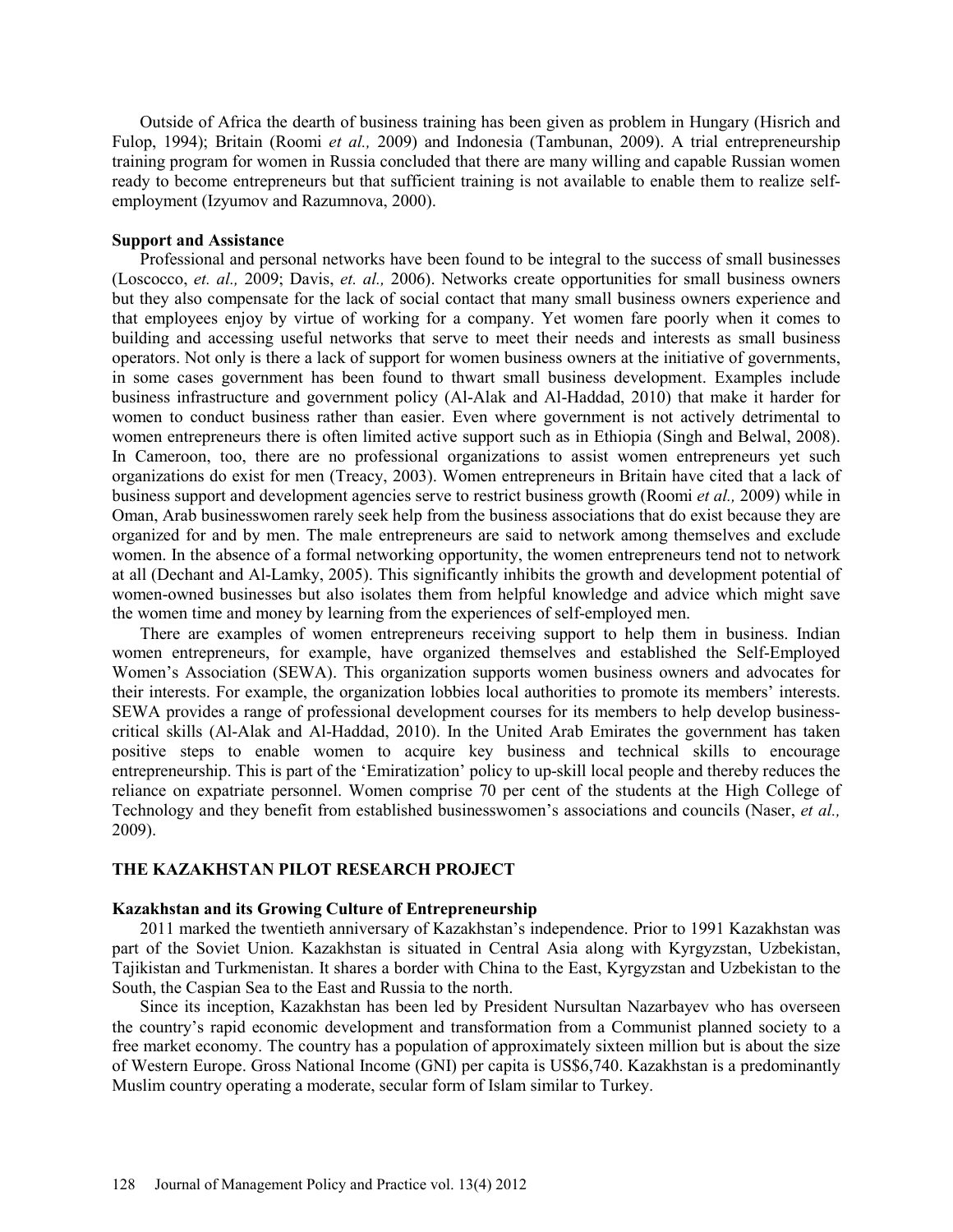Kazakhstan emerged from the Soviet Union in a far better position than its neighbors. The country enjoys significant natural resources, especially large oil reserves, and bountiful productive farmland. What Kazakhstan did not inherit was a culture of entrepreneurship. Only in the dying days of the Soviet Union were laws passed to legalize private enterprise. The legacy Kazakhstan inherited from seven decades of Soviet governance was a corrupt and inefficient bureaucracy, a central planning mindset and under-developed infrastructure (Tovstiga *et al.,* 2004). In light of this, Kazakhstan's progress towards a small business-friendly culture in just twenty years is surely remarkable.

If, as Knorr (2011) observed, entrepreneurship is one of the most reliable indicators of a country's economic success, then Kazakhstan is positioning itself to continue its rapid rise to regional economic superiority. Today, Kazakhstan is one of the fastest growing economies in the world (Das *et al.,* 2010). Within six years of achieving independence in 1991, the percentage of the population that is selfemployed grew from 4.3 per cent to 24 per cent, more than double the number of entrepreneurs in Russia at the same time (Verme, 2000). Since this time entrepreneurship has continued to grow exponentially. For example; in 2005 there were approximately 70,000 small businesses in Kazakhstan; by last year this figure had doubled (Teal *et al.,* 2011). The authors also note that 90 per cent of businesses in the country are family owned and 50-60 per cent of businesses are of some type of trading entity. It is also significant to note that the southern city of Almaty is the center of small business in the country (Teal *et al.,* 2011) because this is where this research project was conducted.

While most Kazakh businesses remain indigenous, informal microenterprises (Verme, 2000), franchising is now beginning to emerge as a choice within the self-employed sector. It will provide new opportunities for local people to realize entrepreneurship and will further diversify the base of small business in the country. KFC, Pizza Hut, Gloria Jeans and Baskin Robbins are some of the foreign franchise chains that today have a presence in Kazakhstani cities.

#### **The Kazakhstan Pilot Study – Exploratory Research**

A survey was distributed to women entrepreneurs in Almaty, Kazakhstan. The survey intended to collect data on women-owned businesses for the purposes of comparison with women entrepreneurs in other societies. To the best of the author's knowledge, this is the first attempt to survey women entrepreneurs in Kazakhstan. For this reason, and because third-party surveying of citizens is not well established in Kazakhstan, the survey was brief and the sample size small. The findings discussed here should be considered as a cautious, preliminary exploration of the topic. The sample size of 28 women entrepreneurs is insufficiently representative of Kazakhstani female entrepreneurs and, as such, no conclusions can be drawn from the findings. It is hoped that this pilot study might inspire other researchers to conduct a far more thorough and sizeable research project on one or more of the broad issues raised by this study. Further, more extensive research may be hampered by the fact that Kazakhstan is a new country and was for many decades part of the Soviet Union where a culture of research conducted by foreigners was not well established.

Twenty-eight women entrepreneurs completed the survey. It was discovered that 89 per cent of the women were operating a business in some kind of retailing (including food and clothing), hospitality or personal services. The remaining 11 per cent operated construction/building firms. 100 per cent of the women entrepreneurs employed 30 staff or less. 50 per cent of the businesses were microbusinesses with 10 or fewer employees. Most of the women's businesses were relatively new. 57 per cent had been operating their business for two years or less. Only 7 per cent of the female entrepreneurs had been operating their business for more than 11 years.

When asked to identify the biggest challenges they encounter as entrepreneurs, 64 per cent nominated raising the capital to start their business. 92.8 per cent of the respondents also said that getting bank finance to build and grow a small business was a big challenge. The same percentage of women said that government bureaucracy was a major obstacle to doing business. 64 per cent of survey participants reported that registering, licensing and paperwork to start a new business was also a big challenge. 57 per cent of women indicated that following legal requirements pertaining to running and growing their business was also a major challenge.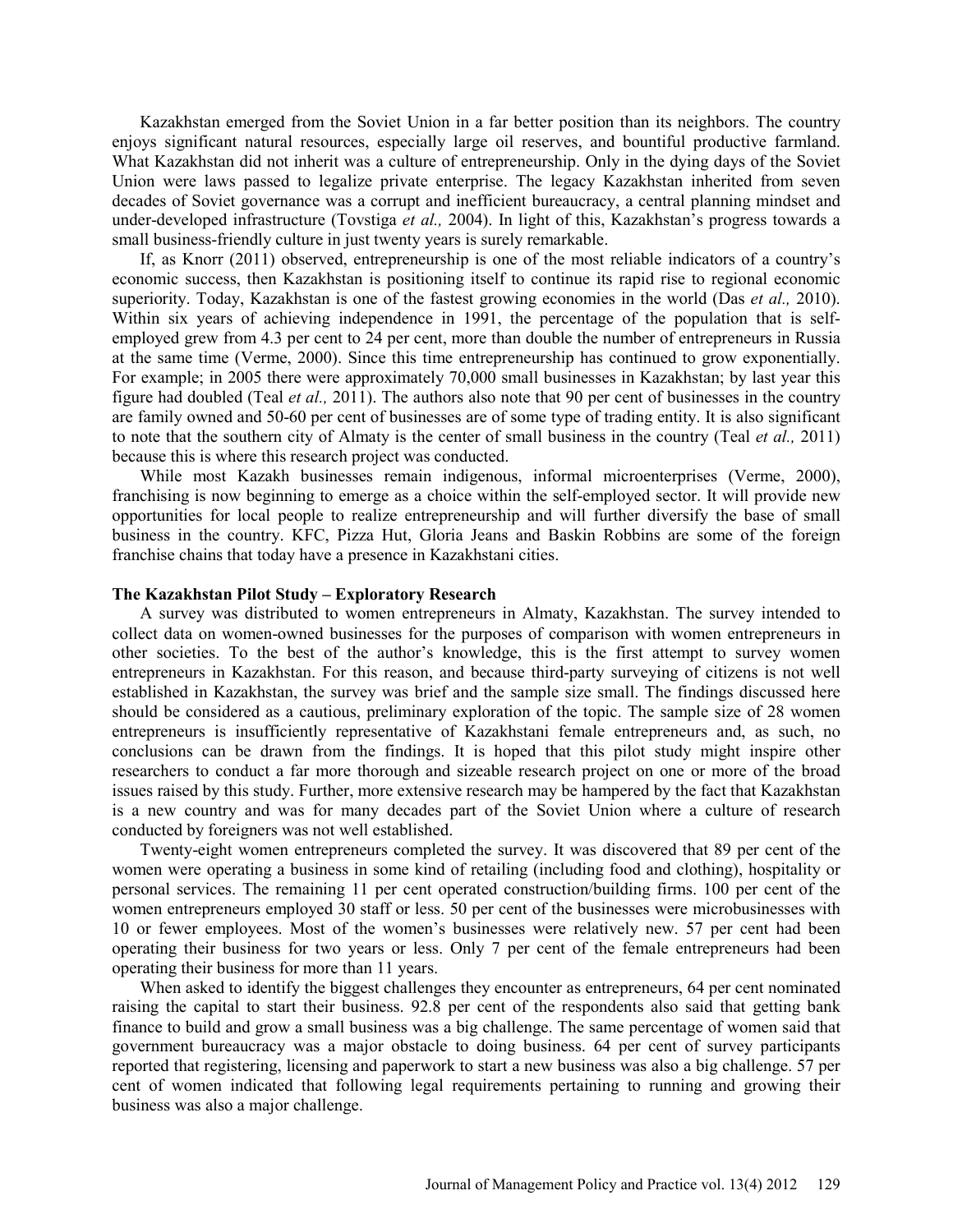Asked whether, all things considered, conditions for running a small business had improved in Kazakhstan over the past ten years, 43 per cent of women said they had not. 21.5 per cent of respondents reported that they believed there was not less bureaucracy concerned with running a business now compared with a decade ago. 36 per cent of those surveyed also said that it had not become easier to obtain bank finance for their business over the past ten years. 43 per cent of the women entrepreneurs reported that they believed government rules and requirements had not improved over the past ten years to make business easier to conduct.

The survey asked respondents to indicate how important a range of motivators are to them in terms of providing the impetus to operate their own business. For each of the 10 motivators respondents were asked to select either 'very important'; 'quite important'; 'not very important' or 'not at all important'. 64 per cent of respondents said that being their own boss and determining their own future was very important while 57 per cent said having independence and freedom were very important motivators. However, the two most important motivators for the women were increasing their earning potential (71.5 per cent) and doing work they were passionate about (78.5 per cent). The least important motivators for the women entrepreneurs surveyed in terms of selecting the 'very important' option were: being a more visible part of their community (21.5 per cent); to take risks and challenge oneself (21.5 per cent); to make a difference to others (21.5 per cent) and to contribute to Kazakhstan's economic development (28.5 per cent). Risk taking scored the highest 'not important at all' score with 28.5 per cent of respondents selecting this option.

### **DISCUSSION**

The findings of the Kazakhstani research project, where comparisons are possible, generally corroborate the observations of earlier studies. As the literature review highlighted, for example, the majority of businesses owned by women around the world tend to be small in terms of staff numbers. The high percentage of micro-businesses being operated by women in developing and emerging economies was reflected by the Kazakhstani findings. Kazakhstan too is an emerging and developing country. The Kazakhstani businesswomen were predominantly operating businesses in retail, services and hospitality. Again, this pattern of business ownership is common to female entrepreneurs in societies around the world where retail and services account for a disproportionately high percentage of businesses owned by women.

Another commonality between a large amount of the earlier research and the Kazakhstani study is the challenge women entrepreneurs encounter accessing formal financing for their businesses. More than 9 out of 10 respondents in the Kazakhstani study reported difficulty getting bank finance to grow their business and more than one-third said bank financing had not become easier to obtain over the past 10 years. The literature review highlighted the particular challenge women entrepreneurs in developing countries face accessing formal finance because of their lack of capital. Private capital is a new concept in Kazakhstan; until very recently private ownership and private enterprise were illegal in the country (Izyumov and Razumnova, 2000) and this could, in part, explain why women entrepreneurs struggle to secure formal financing for their ventures. Furthermore; the economic position of women in today's CIS countries deteriorated very considerably following the collapse of the Soviet Union. Not only was there very little employment for them but they suffered considerable discrimination and marginalization (Izyumov and Razumnova, 2000). It is conceivable that the legacy of this experience also partially explains why Kazakhstani women entrepreneurs report finding it difficult to raise finance.

The most contentious issue discussed in the literature review was about women's motivations for selfemployment. The Kazakhstani women strongly related to pull motivators such as a desire to do work they are passionate about and to be their own boss. Many of the studies referenced earlier also found women entrepreneurs, particularly in industrialized countries such as France, Britain and the United States, were attracted to entrepreneurship rather than compelled to undertake it. It was noted in the literature review that women in less industrialized and developing countries were more likely to be forced into entrepreneurship. Although Kazakhstan is an emerging and developing nation, Almaty, where this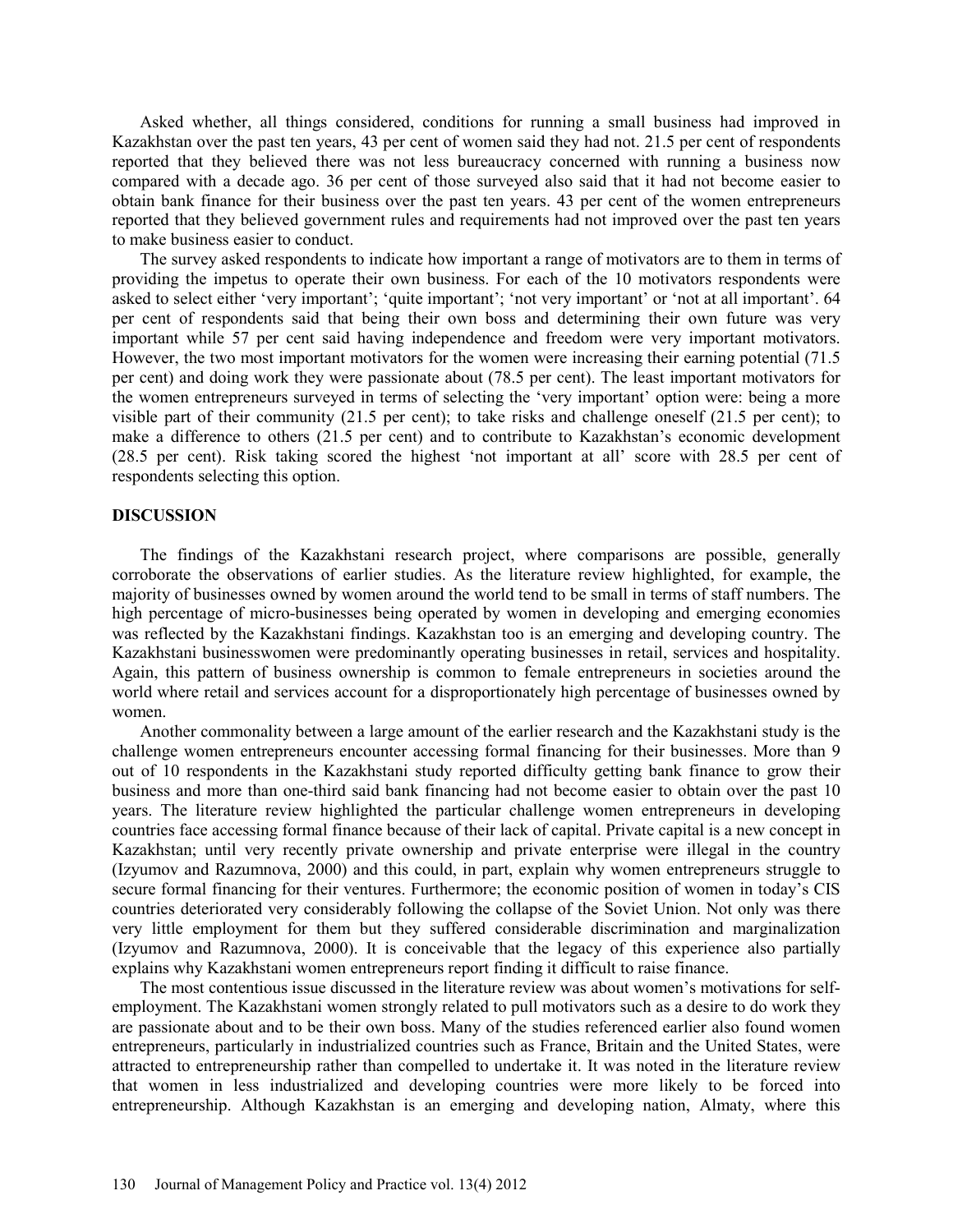research was conducted, is a prosperous city and the hub of finance and commerce in Kazakhstan. Had the research been conducted in rural and remote areas of the country the research findings may well have narrated different results. Essentially, women entrepreneurs in Kazakhstan report being motivated by autonomy and independence and this is consistent with much of the earlier research.

A very interesting observation from the research data emanating from the Kazakhstani study which is somewhat incongruous with the wider research is the munificent and benevolent characterization of selfemployed women in earlier studies. The literature review revealed that women entrepreneurs are selfless in their leadership style. They are strongly committed to inclusive and transformational leadership. Moreover, women largely run businesses that they design to be people-centric and based upon participative management principles and these businesses are most typically in industries including retail, personal services and hospitality with a 'high-touch' customer culture. However, the Kazakhstani research participants placed least importance on motivators such as being a visible part of their community, making a difference to others and contributing to the development of their country. While a direct comparison between leadership style and personal motivations would be injudicious, one can cautiously propose that there is some inconsistency between an altruistic disposition to leading others and a predilection for selfishness in so doing.

With regards to barriers, the women in the Kazakhstani study highlighted that government bureaucracy and, more specifically, business registration, licensing and paperwork are barriers to doing business. The literature review also highlighted examples of government presenting a challenge to conducting business. Government apathy and policy were also cited as barriers which small business owners find challenging. Bureaucracy, over-regulation, government intrusiveness and public officialdom have all been exampled as sources of frustration for small business in Kazakhstan (Bhuiyan and Amagoh, 2011; Low, 2007; Can, 2003). Earlier studies also demonstrate that women business owners across the world experience sexism, discrimination and prejudice. This has in some instances been attributed to women entrepreneurs operating in patriarchal societies; to cultural norms and to religion. Although the Kazakhstani study did not investigate this specific issue, it is noteworthy that Kazakhstan has been identified as a patriarchal and culturally traditional society based on Islamic values (Low, 2007). This could provide an interesting avenue for further research on barriers faced by Kazakhstani businesswomen.

There is some debate about whether women entrepreneurs are more risk averse than their male counterparts. Studies have come to different conclusions and one study, referenced earlier, found it is more the perception of lenders that women are more risk averse. According to the women entrepreneurs surveyed in Kazakhstan, risk seems not to be a big motivator for being in business. Only one in five of the respondents rated risk taking as being very important to them. 50 per cent said risk taking was not a very important motivator for them and 28.5 per cent said risk taking was not at all important. While this finding does not indicate a propensity for risk taking *per se,* it does give an insight into the lack of predilection Kazakhstani businesswomen have for risk taking generally. Situational variables may well influence how women might respond to questions on risk and so return a different finding. It would also be interesting to explore whether the disinterest in risk taking among Kazakhstani women entrepreneurs has any bearing on the growth potential of their businesses. These considerations have potential as areas for further scholarly research.

#### **CONCLUSION**

The literature review revealed a number of commonly shared characteristics and experiences among the world's female entrepreneurs. Women tend to run very small enterprises with few employees. Microenterprises with ten or fewer employees are very common, especially in less industrialized countries. It is also true that internationally women-owned businesses are concentrated predominantly in just a few industry sectors such as retail, sales, personal services and small-scale, non-durable manufacturing. It is also the case that accessing formal financing is a challenge for women entrepreneurs wherever they are. Women entrepreneurs, with just a few exceptions, appear to be very well educated irrespective of their location. The literature also supports the assertion that women entrepreneurs face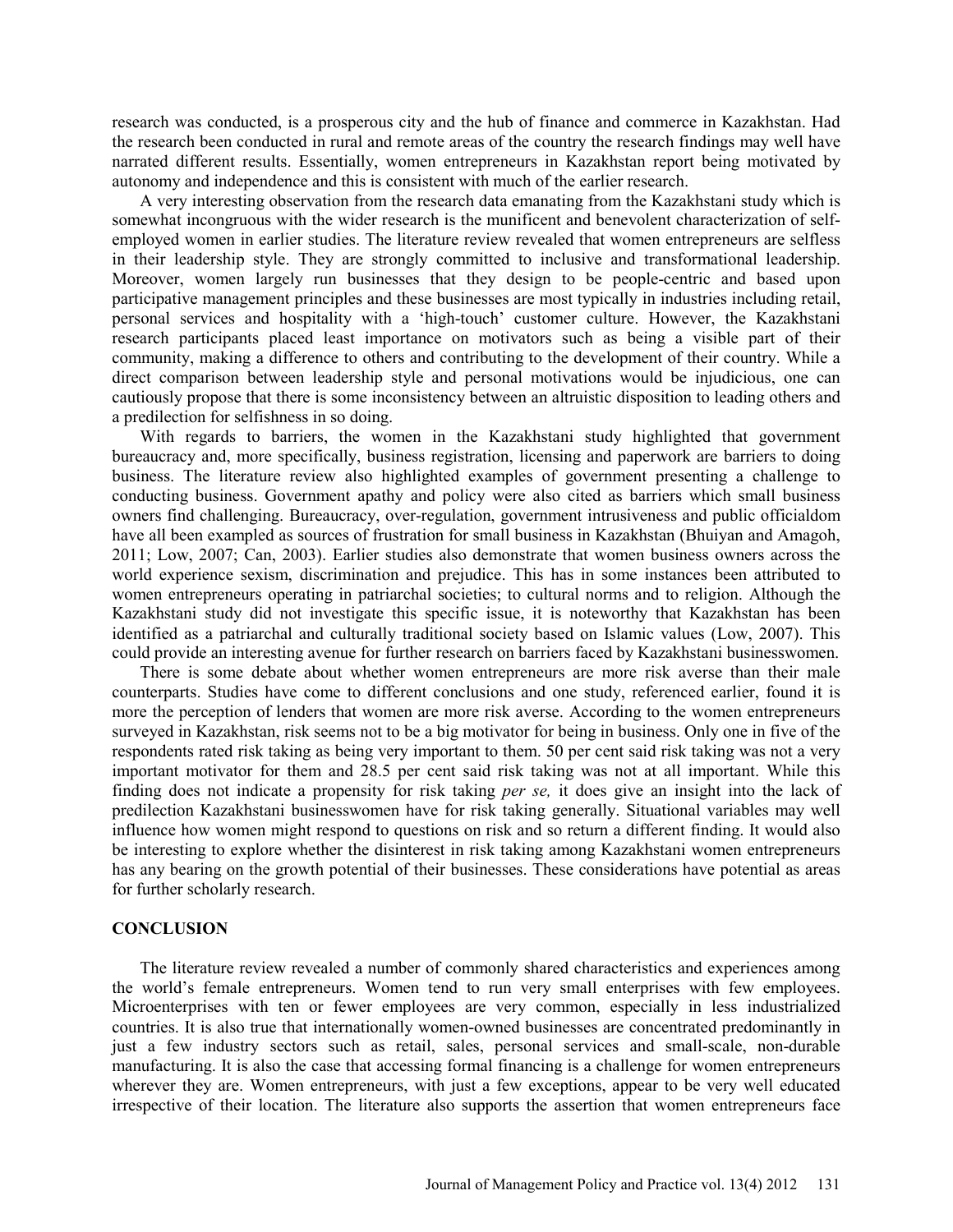considerable barriers in starting and building their businesses. Prejudice, sexual stereotyping and discrimination are common challenges women encounter internationally. The research also indicates that women tend towards a transformational leadership style in that it is collaborative, participative, teamoriented and centered on trust, harmony and building relationships. There is also a widespread, almost universal, shortage of professional development and business-skills training opportunities for female business owners and women everywhere are in need of such professional development. Finally, women entrepreneurs generally lack sufficient support networks in the form of professional associations and government agencies.

The new research introduced here and conducted in Kazakhstan for the most part supports the findings of earlier studies. The size and nature of women-owned businesses, difficulty accessing finance and barriers to business development are examples. The motivations that drive women entrepreneurs in Kazakhstan are not dissimilar to those in other countries. The Kazakhstani research has also raised some further points of interest which require additional investigation if they are to be compared with research in other societies.

All of this said, the research and the literature review have also highlighted differences and inconsistencies in the experiences of women entrepreneurs around the world. By way of example; women are motivated differently to become entrepreneurs. Some women are compelled by circumstances to start their own businesses. They enter entrepreneurship out of necessity. Many other women, however, are attracted to entrepreneurship to exploit an opportunity or in search of self-fulfillment. Other women transition to self-employment for a mix of very different reasons. Also, in relation to barriers, while barriers to entrepreneurship are commonly experienced by women entrepreneurs everywhere, their source and nature are often disparate. It seems that the particular circumstances of a given environment influence the specific barriers women face. Propensity for risk, too, is an issue still debatable as it relates to women entrepreneurs.

Wherever there is strong evidence that a particular experience or preference typifying women entrepreneurs is universally true, there is also a compelling exception. For example; it is largely true that women entrepreneurs lack targeted professional development opportunities and yet, as the literature review described, there are impressive exceptions such as in the United Arab Emirates. Similarly, selfemployed women seem to generally lack professional associations and third-party support networks to advocate for them. However, as in India, there are strong exceptions. A further example is education; almost everywhere women entrepreneurs seem to be very well educated but the opposite was found to be true in the Malaysia and Ghana studies.

While generalizations can be made about women entrepreneurs across the world, a typology cannot be constructed based on the available evidence. Women business owners are not a homogenous group but individuals with self-employment in common. There are sufficient examples and, in cases, an absence of data, to render any attempt at a unifying description of the female entrepreneur redundant. Further, to suggest that there is a 'type' of woman entrepreneur would diminish the unique experiences of each and would risk being construed as sexist and yet a further barrier self-employed women have to overcome.

## **REFERENCES**

Al-Alak, B. and Al-Haddad, F. (2010). Effect of gender on the success of women entrepreneurs in Jordan, *Interdisciplinary Journal of Contemporary Research in Business,* 1, (12), 42-62.

Alam, S. S., Jani, M. and Omar, N. A. (2011). An empirical study of success factors of women entrepreneurs in southern region in Malaysia, *International Journal of Economics and Finance,* 3, (2), 166-175.

Ayadurai, S. and Sohail, M. (2006). Profile of women entrepreneurs in a war-torn area: case study of north east Sri Lanka, *Journal of Developmental Entrepreneurship,* 11, (1), 3-18.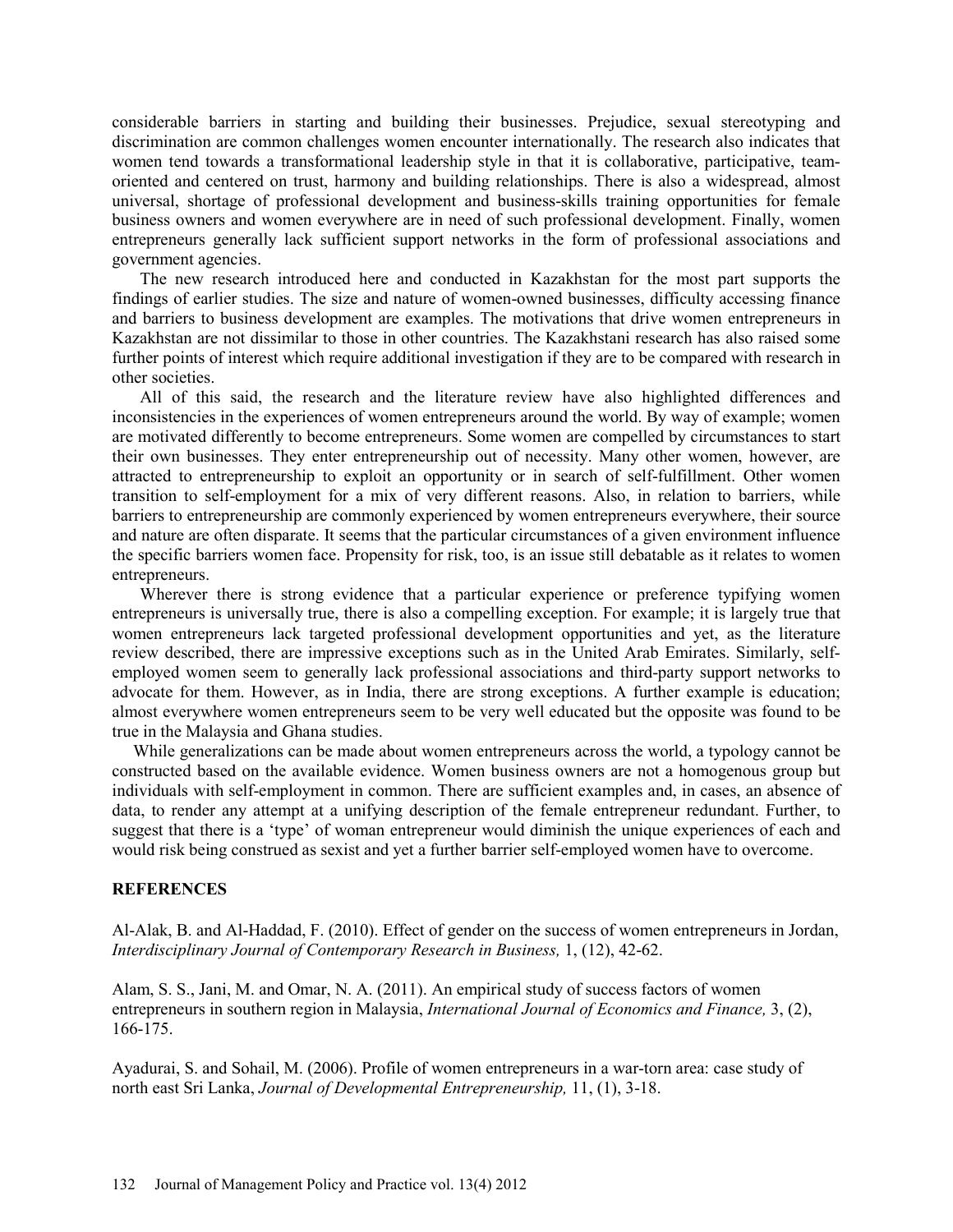Bhuiyan, S. and Amagoh, F. (2011). Public sector reform in Kazakhstan: issues and perspectives, *International Journal of Public Sector Management,* 24 (3), 227-249.

Bird, S. R. and Sapp, S. G. (2004). Understanding the gender gap in small business success: Urban and rural comparisons, *Gender and Society,* 18, (1), 5-28.

Bledsoe, M. T. and Oatsvall, R. J. (2010). Entrepreneurship – women's business, *The International Business and Economics Research Journal,* 9, (13), 47-58.

Brindley, C. (2005). Barriers to women achieving their entrepreneurial potential: women and risk, *International Journal of Entrepreneurial Behaviour and Research,* 11, (2), 144-161.

Buttner, E. H. (2001). Examining female entrepreneurs' management style: an application of a relational frame, *Journal of Business Ethics,* 29, (3), 253-270.

Can, N. (2003). The impact of small business on the economic development of Kazakhstan, *Akademik Arastirmalar Dergisi,* 17, 31-48.

de Bruin, A. and Flint-Hartle, S. (2005). Entrepreneurial women and private capital: the New Zealand perspective, *International Journal of Entrepreneurial Behaviour and Research,* 11, (2), 108-128.

Dafna, K. (2008). Managerial performance and business success: gender differences in Canadian and Israeli entrepreneurs, *Journal of Enterprising Communities: People and Places in the Global Economy,* 2, (2), pp. 300-331.

Das, M. (1999). Work-family conflicts of Indian women entrepreneurs: a preliminary report, *New England Journal of Entrepreneurship,* 2, (2), 39-47.

Das, A., Kumar, V. and Saha, G. C. (2010). Retail service quality in context of CIS countries, *International Journal of Quality and Reliability Management,* 27, (6), 658-683.

Davidson, M. J., Fielden, S. L. and Omar, A. (2010). Black, Asian and minority ethnic female business owners: discrimination and social support, *International Journal of Entrepreneurial Behaviour and Research,* 16, (1), 58-80.

Davis, A. E., Renzulli, L. A. and Aldrich, H. E. (2006). Mixing or matching? The influence of voluntary associations on the occupational diversity and density of small business owners' networks, *Work and Occupations,* 33, (1), 42-72.

Dechant, K. and Al Lamky, A. (2005). Toward an understanding of Arab women entrepreneurs in Bahrain and Oman, *Journal of Developmental Entrepreneurship,* 10, (2), 123-141.

Dhaliwal, S. (2000). Entrepreneurship – a learning process: The experiences of Asian entrepreneurs and women in business, *Education and Training,* 42, (8/9), 445-453.

Dzisi, S. (2008). Entrepreneurial activities of indigenous African women: a case of Ghana, *Journal of Enterprising Communities: People and Places in the Global Economy,* 2, (3), 254-264.

Farr-Wharton, R. and Brunetto, Y. (2009). Female entrepreneurs as managers: the role of social capital in facilitating a learning culture, *Gender in Management: An International Journal,* 24, (1), 14-31.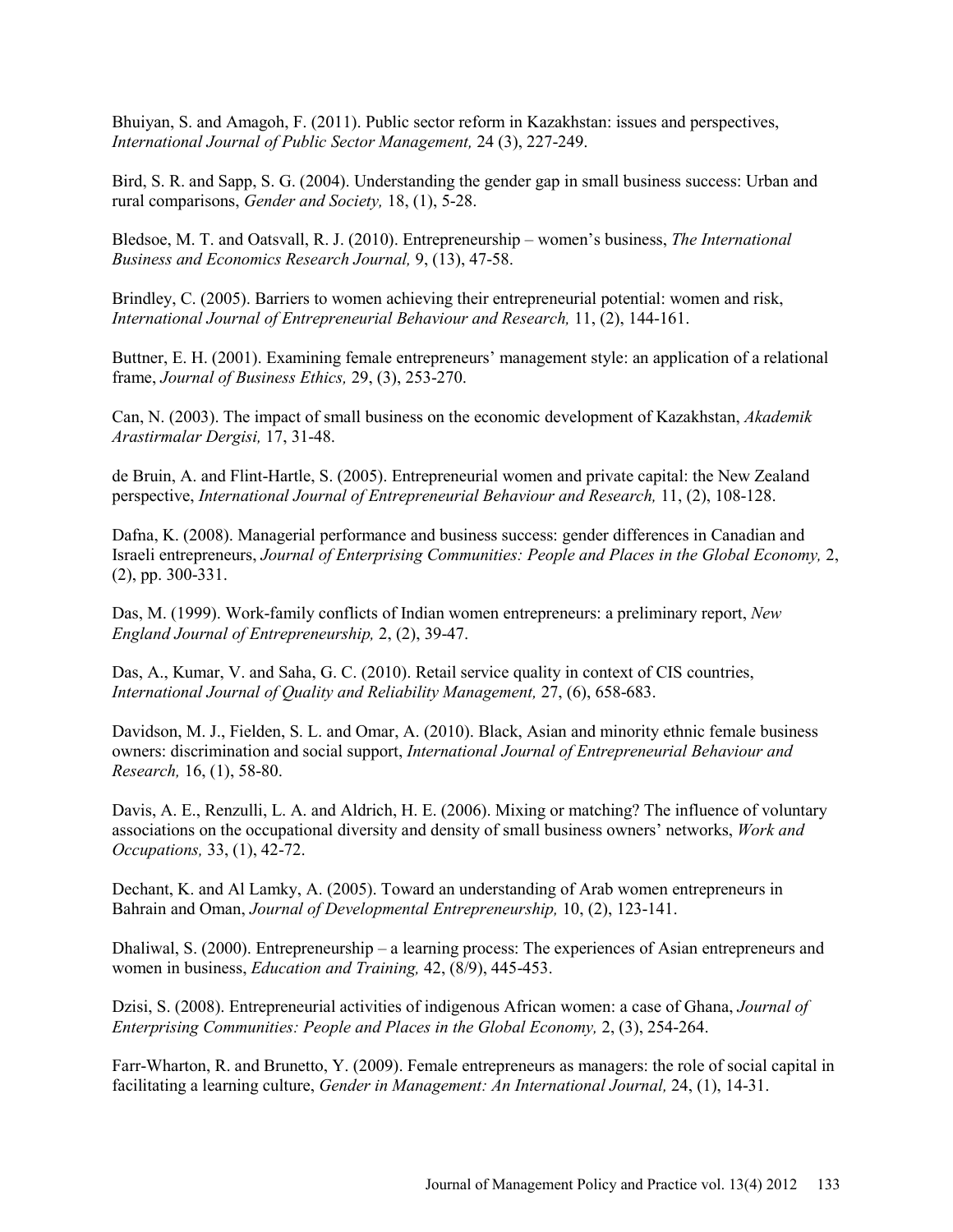Gatewood, E. J., Brush, C. G., Carter, N. M., Greene, P. G. and Hart, M. M. (2008). Diana: a symbol of women entrepreneurs' hunt for knowledge, money and the rewards of entrepreneurship, *Small Business Economics,* 32, (2), 129-144.

Gonzalez-Alvarez, N. and Solis-Rodriguez, V. (2011). Discovery of entrepreneurial opportunities: a gender perspective, *Industrial Management and Data Systems,* 111, (5), 1-23.

Gray, C. (2002). Entrepreneurship, resistance to change and growth in small firms, *Journal of Small Business and Enterprise Development,* 9, (1), 61-72.

Hisrich, R. D. and Fulop, G. (1994). The role of women entrepreneurs in Hungary's transition economy, *International Studies of Management and Organization,* (winter), 100 – 118.

Hisrich, R. D. and Ozturk, S. A. (1999). Women entrepreneurs in a developing economy, *The Journal of Management Development,* 18, (2), 114-120.

Izyumov, A. and Razumnova, I. (2000). Women entrepreneurs in Russia: learning to survive the market, *Journal of Developmental Entrepreneurship,* 5, (1), 1-19.

Jamali, D. (2009). Constraints and opportunities facing women entrepreneurs in developing countries: a relational perspective, *Gender in Management: An International Journal,* 24, (4), 232-251.

Jani, N. D. and Pedroni, M. N. (1997). Financing women entrepreneurs in South Asia: a conversation with Nancy Barry, *Journal of International Affairs,* 51, (1), 169-179.

Knorr, H. (2011). From top management to entrepreneurship: women's next move?, *International Journal of Manpower,* 32, (1), 99-116.

Kotey, B. and Sheridan, A. (2001). Gender and the practice of HRM in small business, *Asia Pacific Journal of Human Resources,* 39, (3), 23-40.

Kuzilwa, J. A. (2005). The role of credit for small business success: A study of the National Entrepreneurship Fund of Tanzania, *Journal of Entrepreneurship,* 14, (2), 131-161.

Kwesiga, E. (2008). Building strategic alliances: findings from the IAABD London conference on current cross-cultural perspectives of women entrepreneurs, *Equal Opportunities International,* 27, (5), 471-473.

Lee, J. (1997). The motivation of women entrepreneurs in Singapore, *International Journal of Entrepreneurial Behaviour and Research,* 3, (2), 93-110.

Lituchy, T. R. and Reavley, M. A. (2004). Women entrepreneurs: a comparison of international small business owners in Poland and the Czech Republic, *Journal of International Entrepreneurship,* 2, (1/2), 61-87.

Loscocco, K., Monnat, S. M., Moore, G. and Lauber, K. B. (2009), Enterprising women: A comparison of women's and men's small business networks, *Gender and Society,* 23, (3), 388-411.

Low, P. K. C. (2007). The value of diversity: the Kazakhstan perspective, *Journal of Management Development,* 26, (7), 683-699.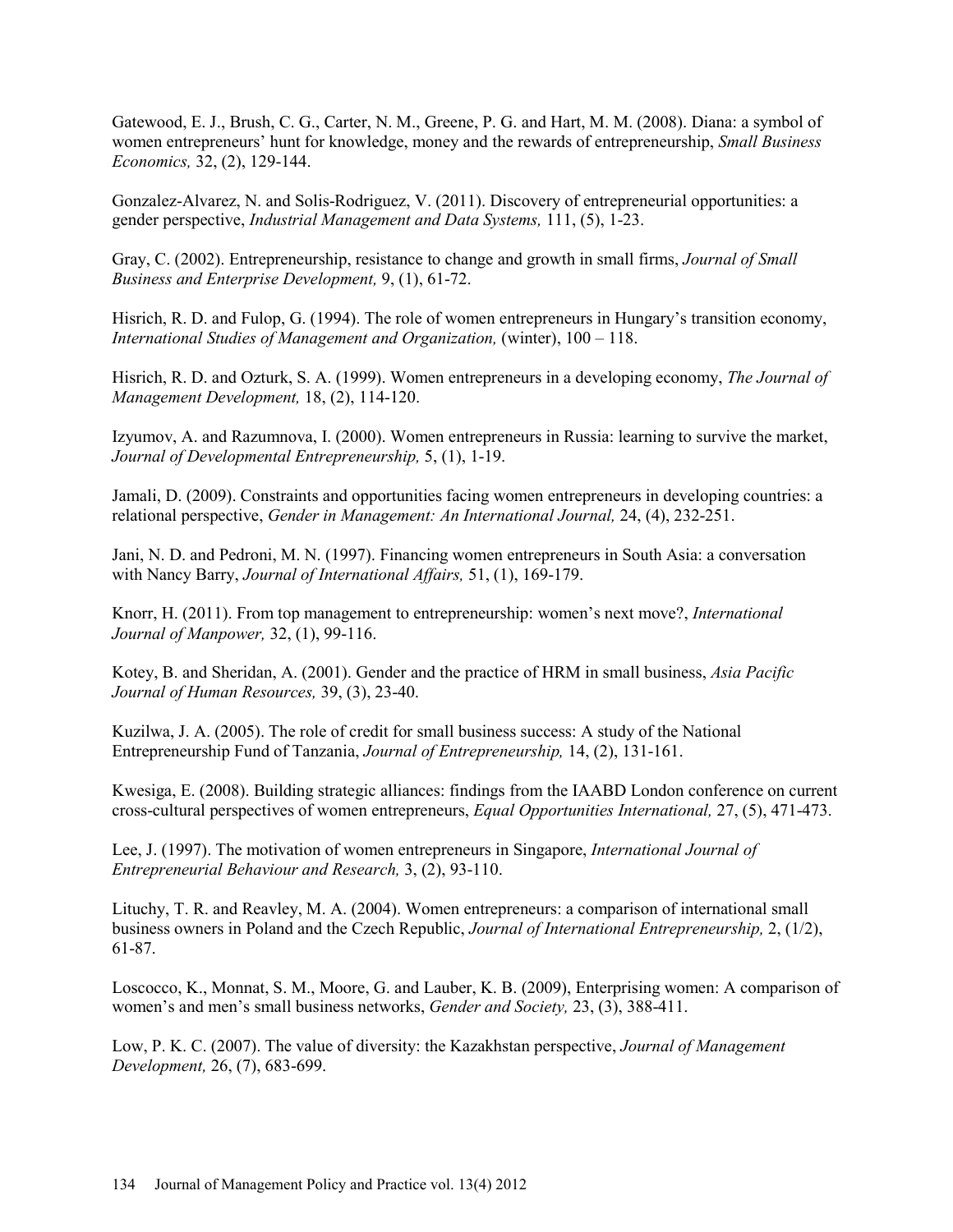McClelland, E., Swail, J., Bell, J. and Ibbotson, P. (2005). Following the pathway of female entrepreneurs: a six country investigation, *International Journal of Entrepreneurial Behaviour and Research,* 11 (2), 84-107.

McElwee, G. and Al-Riyami, R. (2003). Women entrepreneurs in Oman: some barriers to success, *Career Development International,* 8, (7), 339-346.

McIntosh, J. C. and Islam, S. (2010). Beyond the veil: the influence of Islam on female entrepreneurship in a conservative Muslim context, *International Management Review,* 6, (1), 102-111.

Malach-Pines, A., Lerner, M. and Schwartz, D. (2010). Gender differences in entrepreneurship: equality, diversity and inclusion in times of global crisis, *Equality, Diversity and Inclusion: An International Journal,* 29, (2), 186-198.

Marlow, S. (2006). Enterprising futures or dead-end jobs? Women, self-employment and social exclusion, *International Journal of Manpower,* 27, (6), 588-600.

Maxfield, S., Shapiro, M., Gupta, V. and Hass, S. (2010). Gender and risk: women, risk taking and risk aversion, *Gender in Management: An International Journal,* 25, (7), 586-604.

Mboko, S. and Smith-Hunter, A. (2007). Zimbabwe women business owners: survival strategies and implications for growth, *Journal of Applied Business and Economics,* 11, (2), 82-104.

Mitra, R. (2002). The growth pattern of women-run enterprises: an empirical study in India, *Journal of Developmental Entrepreneurship,* 7, (2), 217-238.

Nahavandi, A. (2009). *The Art and Science of Leadership,* Upper Saddle River, NJ, Pearson.

Naser, K., Mohammed, W. R. and Nuseibeh, R. (2009). Factors that affect women entrepreneurs: evidence from an emerging economy, *International Journal of Organizational Analysis,* 17, (3), 225-247.

Ndemo, B. and Maina, F. W. (2007). Women entrepreneurs and strategic decision making, *Management Decision,* 45, (1), 118-130.

Nearchou-Ellinas, L. and Kountouris, I. S. (2004). Women entrepreneurs in Cyprus: a new dynamic in Cyprus economy, *Women in Management Review,* 19, (5/6), 325-334.

Nixdorff, J. L. and Rosch, T. H. (2010). The glass ceiling women face: an examination and proposals for development of future women entrepreneurs, *New England Journal of Entrepreneurship,* 13, (2), 71 – 87.

Northouse, P. (2010). *Leadership Theory and Practice,* Thousand Oaks, CA, Sage.

Orhan, M. (2001). Women business owners in France: the issue of financing discrimination, *Journal of Small Business Management,* 39, (1), 95-103.

Orhan, M. and Scott, D. (2001). Why women enter into entrepreneurship: an explanatory model, *Women in Management Review,* 16, (5/6), 232-244.

Riddle, D. and Boyede, F. (2003). Boosting services exports in Nigeria: strategies to assist women entrepreneurs, *International Trade Forum,* 4, 13-14.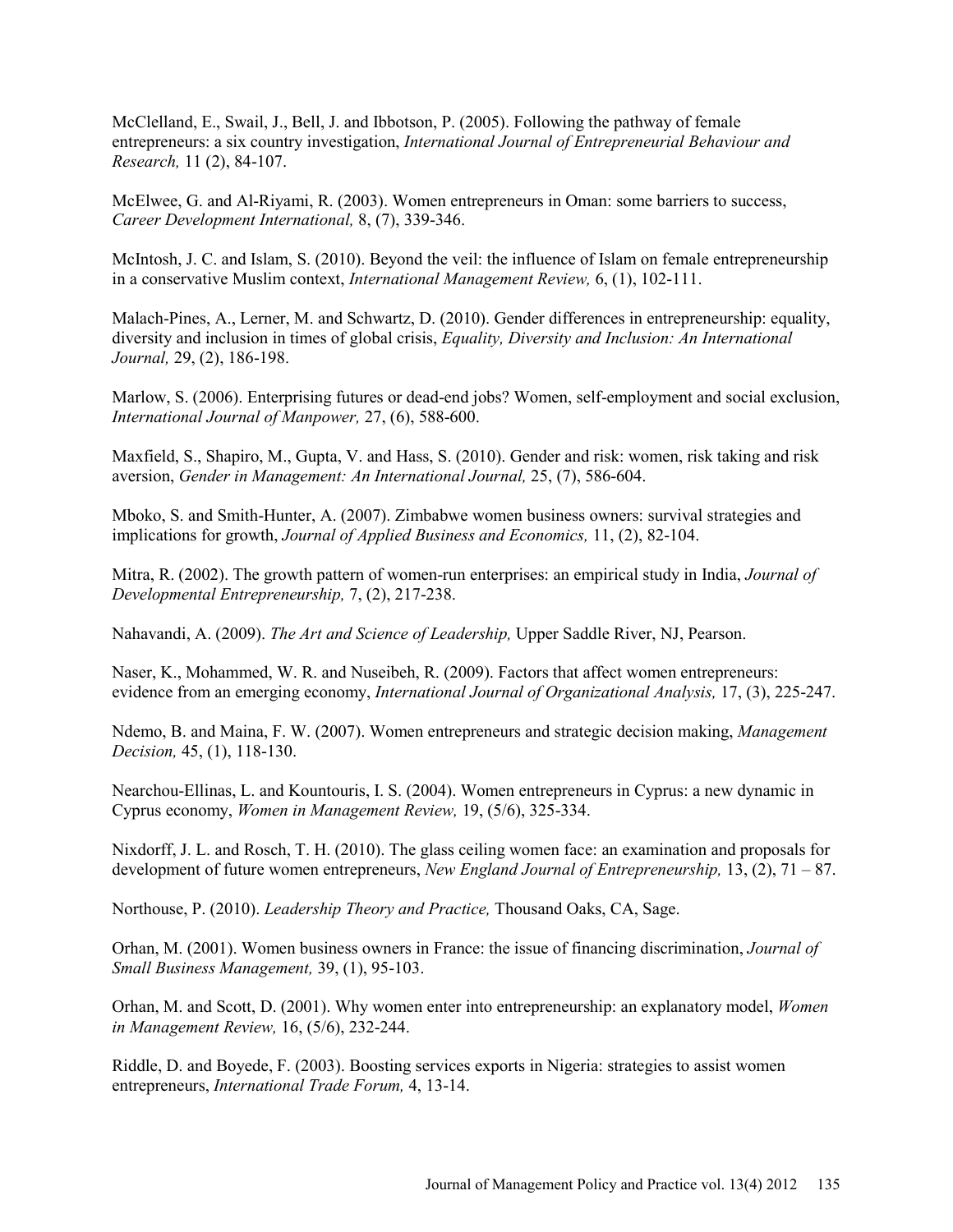Roomi, M. A., Harrison, P. and Beaumont-Kerridge, J. (2009). Women-owned small and medium enterprises in England: analysis of factors influencing the growth process, *Journal of Small Business and Enterprise Development,* 16, (2), 270-288.

Rosa, P., Hamilton, D., Carter, S. and Burns, H. (1994). The impact of gender on small business management: The preliminary findings of a British study, *International Small Business Journal,* 12, (3), 25-32.

Sappleton, N. (2009). Women non-traditional entrepreneurs and social capital, *International Journal of Gender and Entrepreneurship,* 1, (3), 192-218.

Sarason, Y. and Koberg, C. (1994). Hispanic women small business owners, *Hispanic Journal of Behavioral Sciences,* 16, (3), 355-360.

Sarri, K. and Trihopoulou, A. (2005). Female entrepreneurs' personal characteristics and motivation: a review of the Greek situation, *Women in Management Review,* 20, (1/2), 24-37.

Singh, G. and Belwal, R. (2008). Entrepreneurship and SMEs in Ethiopia: evaluating the role, prospects and problems faced by women in this emergent sector, *Gender in Management,* 23, (2), 120-136.

Snyder, M. (2003). Bridging the research gap: a profile of women entrepreneurs in Uganda, *International Trade Forum,* 4, 22.

Spilling, O. R. and Berg, N. G. (2000). Gender and small business management: The case of Norway in the 1990s, *International Small Business Journal,* 18, (2), 38-59.

Still, L. V. and Walker, E. A. (2006). The self-employed woman owner and her business: an Australian profile, *Women in Management Review,* 21, (4), 294-310.

Tambunan, T. (2009). Export-oriented small and medium industry clusters in Indonesia, *Journal of Enterprising Communities: People and Places in the Global Economy,* 3, (1), 25-58.

Tan, J. (2008). Breaking the "Bamboo Curtain" and the "Glass Ceiling": the experience of women entrepreneurs in high-tech industries in an emerging market, *Journal of Business Ethics,* 80, (3), 547-564.

Teal, E. J., Toxanova, A. N. and Izzo, G. M. (2011). Entrepreneurial development in Kazakhstan: a review and update, *Journal of International Business and Cultural Studies,* 1-10.

Tibus, C. (2010). Leadership beyond the glass ceiling: does ownership matter? *Leadership and Organization Development Journal,* 31 (8), 743-757.

Tillmar, M. (2007). Gendered small-business assistance: lessons from a Swedish project, *Journal of European Industrial Training,* 31, (2), 84-99.

Treacy, M. (2003). Women's business association encourages exporters in Cameroon', *International Trade Forum,* 4, 8-9.

Tovstiga, G., Den Hamer, P., Popova, V., Efimov, I., Moskalev, S. and Bortnik, I. (2004). Preparing Russian small innovative enterprises for international competitiveness: a scoping study, *Journal of International Entrepreneurship,* 2, (1/2), 89-108.